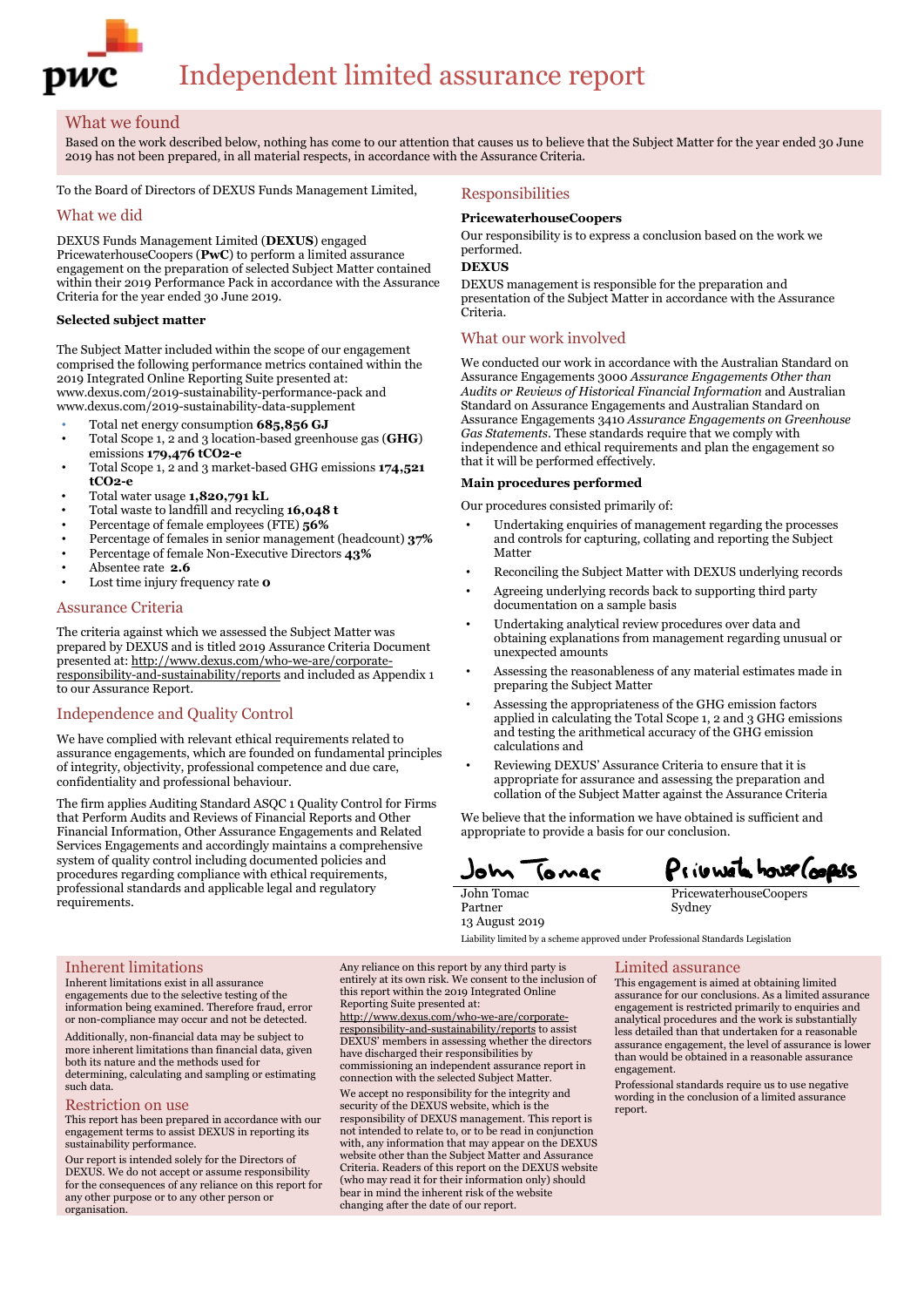# 2019 reporting criteria



## Criteria for reporting on selected information included within the scope for assurance

The following criteria were used by Dexus to prepare the selected subject matter assured by PricewaterhouseCoopers (PwC) included within the 2019 Dexus Sustainability Performance Pack set out below.

|                                                                                                                                              | Section of CR&S Reporting Matter subject to assurance                                                                                                                                                                                                                                                                     |  |  |
|----------------------------------------------------------------------------------------------------------------------------------------------|---------------------------------------------------------------------------------------------------------------------------------------------------------------------------------------------------------------------------------------------------------------------------------------------------------------------------|--|--|
| <b>Environment</b><br>Group<br>environmental<br>summary                                                                                      | Total scope 1, 2 and 3 location-based greenhouse gas (GHG) emissions (t $CO2$ -e)<br>-<br>Total Scope 1, 2 and 3 market-based greenhouse gas (GHG) emissions (t $CO2$ -e)<br>-<br>Total net energy consumed (electricity, natural gas, diesel, solar) (GJ)<br>-<br>Total water consumed (kL)<br>Total waste (tonnes)<br>- |  |  |
| <b>Employees</b><br>Work statistics<br>Engagement and<br>$\overline{\phantom{0}}$<br>leave<br>Work health &<br>safety, and<br>discrimination | <b>HR</b> Indicators<br>Percentage of female employees<br>Percentage of females in senior management<br>-<br>Percentage of female non-executive directors<br>Absentee rate (days per employee)<br>Safety indicators<br>Lost time injury frequency rate                                                                    |  |  |

Dexus believes that underlying data presented for other areas of the 2019 Annual Report is sound.

### Parameters used in the preparation of the subject matter - Environment

Dexus applied the following parameters in calculating the reported GHG emissions, energy and water consumption data, and waste data described above:

| <b>Item</b>        | <b>Description</b>                                                                                                                                                                                                                                                                                                                                                                                                                                                                                                                                                                                                                                                                                                                                              |                                                                                                                                                                                              |
|--------------------|-----------------------------------------------------------------------------------------------------------------------------------------------------------------------------------------------------------------------------------------------------------------------------------------------------------------------------------------------------------------------------------------------------------------------------------------------------------------------------------------------------------------------------------------------------------------------------------------------------------------------------------------------------------------------------------------------------------------------------------------------------------------|----------------------------------------------------------------------------------------------------------------------------------------------------------------------------------------------|
| Reporting period   |                                                                                                                                                                                                                                                                                                                                                                                                                                                                                                                                                                                                                                                                                                                                                                 | 1 July 2018 to 30 June 2019                                                                                                                                                                  |
| Reporting boundary | Unless otherwise stated, Dexus applied the principles contained within the National<br>Greenhouse and Energy Reporting Act 2007 (NGERA) and its associated quidelines. Unless<br>otherwise stated below, the reporting boundary comprises those facilities in Australia which<br>fall under the operational control of members of the group of which Dexus Holdings Limited<br>is the controlling corporation for part of all of the 12 months ending June 30, 2019.<br>The operations covered under the scope of reporting are consistent with Dexus's operation<br>as a property business, being:<br>1<br><b>Property investment</b> including directly owned assets and assets managed<br>on behalf of third party investors. Property investment comprises: |                                                                                                                                                                                              |
|                    |                                                                                                                                                                                                                                                                                                                                                                                                                                                                                                                                                                                                                                                                                                                                                                 | Office assets<br>a.                                                                                                                                                                          |
|                    |                                                                                                                                                                                                                                                                                                                                                                                                                                                                                                                                                                                                                                                                                                                                                                 | b.<br>Industrial assets                                                                                                                                                                      |
|                    |                                                                                                                                                                                                                                                                                                                                                                                                                                                                                                                                                                                                                                                                                                                                                                 | Retail assets.<br>$\mathbf{c}$                                                                                                                                                               |
|                    | $\mathcal{P}$                                                                                                                                                                                                                                                                                                                                                                                                                                                                                                                                                                                                                                                                                                                                                   | <b>Occupied premises</b> being Dexus occupied tenancies.                                                                                                                                     |
|                    | development.                                                                                                                                                                                                                                                                                                                                                                                                                                                                                                                                                                                                                                                                                                                                                    | <b>Property development</b> is excluded from the boundary of operational control for Australia.<br>Operational control of the development site is handed over at Practical Completion of the |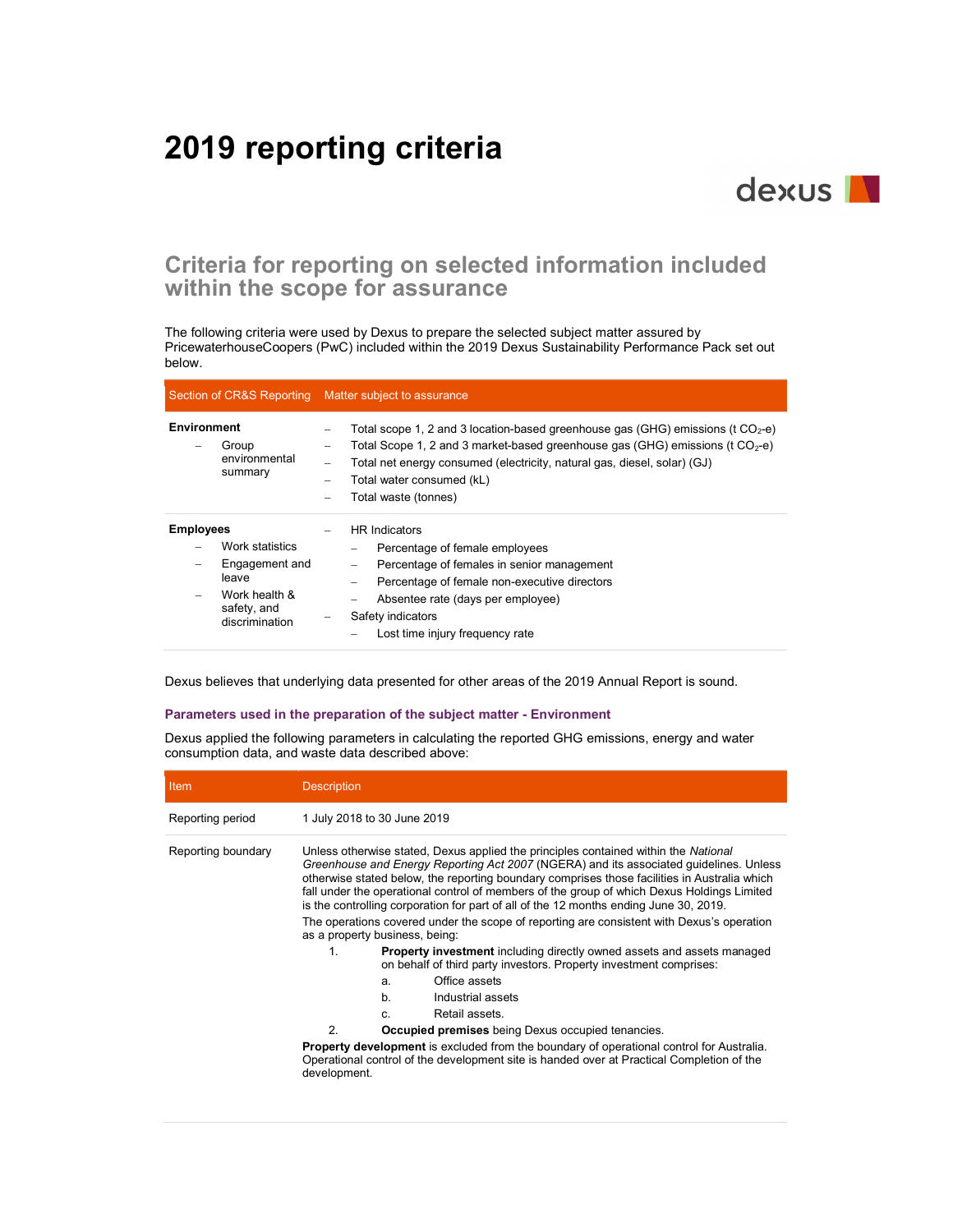| Total Scope 1, 2 and 3<br>location-based GHG<br>emissions | Total Scope 1, 2, and 3 GHG emissions comprises emissions within the reporting boundary<br>for Australia as calculated using the formula below:                                                                                                                                                                                      |
|-----------------------------------------------------------|--------------------------------------------------------------------------------------------------------------------------------------------------------------------------------------------------------------------------------------------------------------------------------------------------------------------------------------|
|                                                           | Total Scope 1, 2, and 3 location based GHG emissions                                                                                                                                                                                                                                                                                 |
|                                                           | $=$ Scope 1 GHG Emissions                                                                                                                                                                                                                                                                                                            |
|                                                           | + Scope 2 location based GHG Emissions                                                                                                                                                                                                                                                                                               |
|                                                           | + Scope 3 GHG Emissions                                                                                                                                                                                                                                                                                                              |
|                                                           | Where:                                                                                                                                                                                                                                                                                                                               |
|                                                           | Scope 1 GHG Emissions, Scope 2 location based GHG Emissions and Scope 3 GHG<br><i>Emissions</i> are as defined within this criterion.                                                                                                                                                                                                |
|                                                           | 'Scopes' are defined under the international reporting framework of the World Resources<br>Institute/World Business Council for Sustainable Development reported in The Greenhouse<br>Gas Protocol: A Corporate Accounting and Reporting Standard and have been adopted by<br>the NGERA.                                             |
|                                                           | Reporting is in alignment with the NGERA and its associated guidelines with the exception of<br>Scope 3 GHG emissions as described below. GHG are measured in carbon dioxide<br>equivalents and expressed in tonnes ( $tCO2$ -e).                                                                                                    |
| Total Scope 1, 2 and 3<br>market-based GHG<br>emissions   | Total Scope 1, 2, and 3 GHG market-based emissions comprises emissions within the<br>reporting boundary for Australia as calculated using the formula below:                                                                                                                                                                         |
|                                                           | Total 1, 2, and 3 market based GHG emissions                                                                                                                                                                                                                                                                                         |
|                                                           | $=$ Scope 1 GHG Emissions                                                                                                                                                                                                                                                                                                            |
|                                                           | + Scope 2 market based GHG Emissions                                                                                                                                                                                                                                                                                                 |
|                                                           | + Scope 3 GHG Emissions                                                                                                                                                                                                                                                                                                              |
|                                                           | Where:                                                                                                                                                                                                                                                                                                                               |
|                                                           | Scope 1 GHG Emissions, Scope 2 market based GHG Emissions and Scope 3 GHG<br><i>Emissions</i> are as defined within this criterion.                                                                                                                                                                                                  |
|                                                           | 'Scopes' are defined under the international reporting framework of the World Resources<br>Institute/World Business Council for Sustainable Development reported in The Greenhouse<br>Gas Protocol: A Corporate Accounting and Reporting Standard and have been adopted by<br>the NGERA.                                             |
|                                                           | GHG are measured in carbon dioxide equivalents and expressed in tonnes (tCO <sub>2</sub> -e).                                                                                                                                                                                                                                        |
| Scope 1 GHG<br>emissions                                  | Scope 1 emissions (direct emissions) comprise GHG emission under associated with fuel<br>combustion and use of hydrofluorocarbons for the following sources:                                                                                                                                                                         |
|                                                           | <b>Natural gas</b> (used for heating air and water). Natural gas data is derived from<br>supply authority billing. Meter data and/or estimated data is applied based on<br>Dexus's methodology, set out below, if billing data is unavailable at the time of<br>reporting.                                                           |
|                                                           | <b>Diesel Oil (Diesel).</b> Diesel data is collected from site operations managers and is<br>sourced from delivery invoices for diesel purchases and periodic diesel tank level<br>readings. Billing data and/or estimated data is applied based on Dexus's<br>methodology if billing data is unavailable at the time of reporting.  |
|                                                           | Refrigerant gases (used within air conditioning equipment). The data for<br>refrigerant gases is derived from a refrigerant register that lists all equipment<br>under Dexus operational control containing hydrofluorocarbons reportable under<br>NGERA.                                                                            |
|                                                           | Dexus does not have company fleet vehicles and no vehicle related emissions have been<br>reported.                                                                                                                                                                                                                                   |
|                                                           | Scope 1 emissions have been calculated according to the National Greenhouse and Energy<br>Reporting (Measurement) Determination, July 2018.                                                                                                                                                                                          |
| Scope 2 location-based<br><b>GHG</b> emissions            | Scope 2 location-based GHG emissions comprise indirect GHG emissions associated with<br>grid-purchased electricity used for lighting and power. The data is provided by supply<br>authority billing. Meter and/or estimated data is applied based on Dexus's methodology if<br>billing data is unavailable at the time of reporting. |
|                                                           | Scope 2 emissions have been calculated using published average grid emission factors<br>according to the National Greenhouse and Energy Reporting (Measurement) Determination,<br>July 2018.                                                                                                                                         |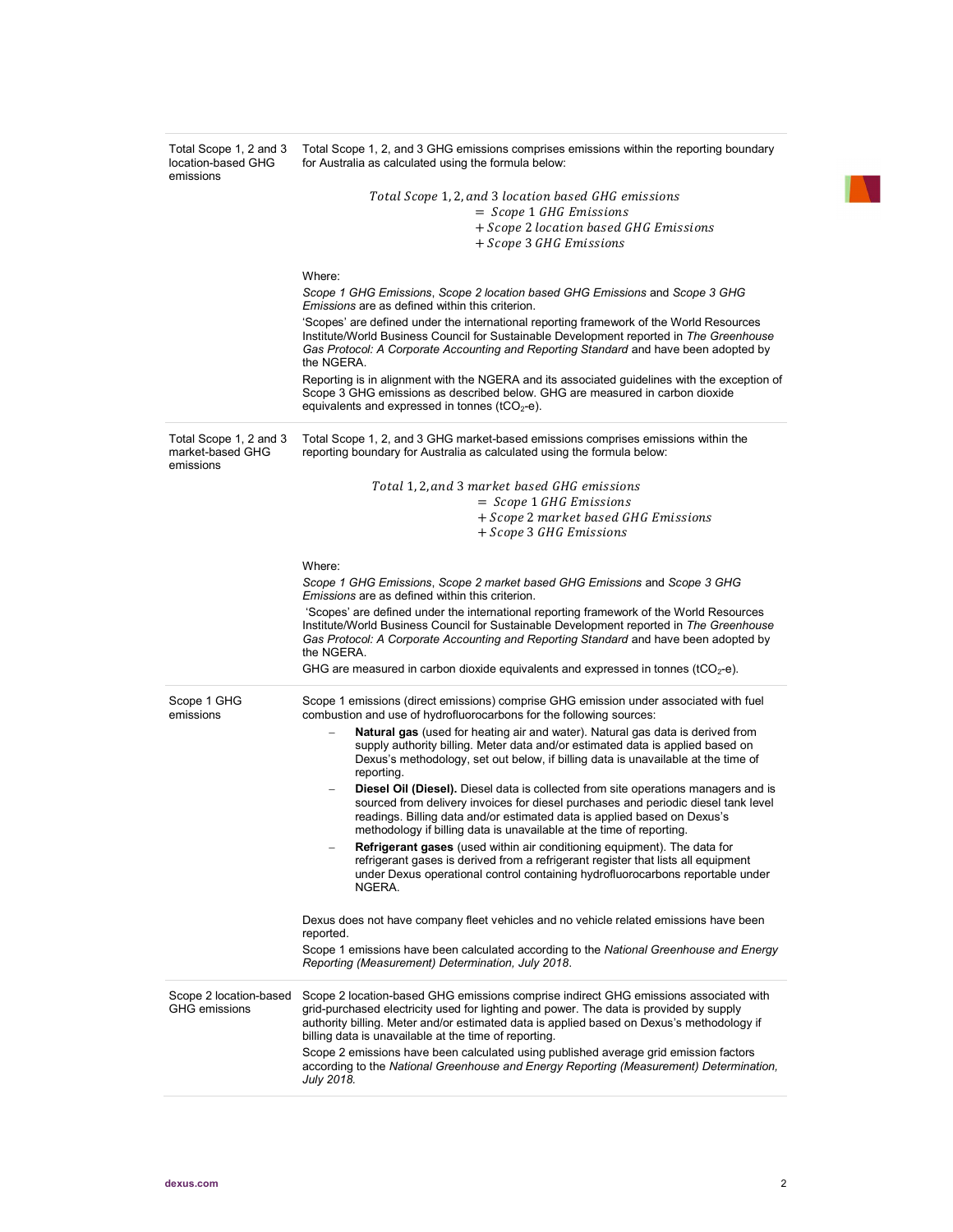Scope 2 GHG marketbased GHG emissions Scope 2 GHG market-based emissions comprise indirect GHG emissions associated with grid-purchased electricity used for lighting and power. The data is provided by supply authority billing. Meter and/or estimated data is applied based on Dexus's methodology if billing data is unavailable at the time of reporting. Electricity purchases are identified, aggregated and emissions are calculated separately applying:

- 'market-based' accounting for Scope 2 emissions for electricity purchases that can be accounted using source-based scope emission factors evidenced by electricity attribute certificates, as defined below
- 'location-based' accounting for Scope 2 emissions for remaining electricity purchases not evidenced by electricity attribute certificates using published average grid emission factors, as defined below.

#### Where:

'Location-based' accounting for Scope 2 emissions involves accounting for electricity purchases using published average grid emission factors, as defined within The Greenhouse Gas Protocol: Scope 2 Guidance.

Dexus has calculated Scope 2 emissions for 'location-based' electricity purchases using published average grid emission factors according to the National Greenhouse and Energy Reporting (Measurement) Determination, July 2018.

'Market-based' Scope 2 emissions involve separate accounting for any type of energy or energy attributed to a purchase via a contractual instrument, using source-based scope 2 emission factors evidenced by electricity attribute certificates, as defined within The Greenhouse Gas Protocol: Scope 2 Guidance.

These instruments are termed "energy attribute certificates", flow from energy generation facilities to energy suppliers and ultimately energy consumers in order to support consumer claims about the type of energy used and its related attributes—such as GHG emissions produced at the point of generation.

In line with The Greenhouse Gas Protocol: Scope 2 Guidance. The GHG emission coefficients from the table above apply to Scope 2 emissions only, with Scope 3 emissions calculated using the relevant state-based grid GHG emissions coefficient.

'Energy attribute certificates': Dexus recognises the following schemes and certificates as energy attribute certificates and has applied the nominated GHG emission coefficients listed in the table below for quantities of electricity purchased and consumed, or volumes of certificates that retired under these schemes.

| Energy attribute certificate scheme                                                                                                                                                                                                                  | Scope 2<br>emission factor | Scope 3<br>emission factor                                             |
|------------------------------------------------------------------------------------------------------------------------------------------------------------------------------------------------------------------------------------------------------|----------------------------|------------------------------------------------------------------------|
| GreenPower - electricity generated under the<br>National GreenPower Accreditation Program<br>(https://www.greenpower.gov.au/)                                                                                                                        | 0                          | <sup>0</sup>                                                           |
| Large Scale Generation Certificates (LGCs) and<br>Small-scale Technology Certificates (STCs)<br>created by accredited renewable energy power<br>stations under Australia's Renewable Energy<br>Target, administered by the Clean Energy<br>Regulator | 0                          | <sup>0</sup>                                                           |
| Contracts for electricity, such as power purchase<br>agreements (PPAs) and contracts from specified<br>sources, where electricity attribute certificates do<br>not exist or are not required for a usage claim.                                      | Source specific            | State-based<br>coefficients as<br>per location-<br>based<br>accounting |
| Where:                                                                                                                                                                                                                                               |                            |                                                                        |
| <b>Scope 3 emissions:</b> For GreenPower and LGCs, a scope 3 emission factor $= 0$ is applied<br>as losses are taken into account in the creation of LGC's in accordance with the                                                                    |                            |                                                                        |

in accordance with the GreenPower Program Rules Version 10, page 14 and http://www.cleanenergyregulator.gov.au/RET/Scheme-participants-and-industry/Powerstations/Large-scale-generation-certificates/Large-scale-generation-certificate-eligibilityformula

Dexus has used tax invoices for the purchase of GreenPower and records of retirements of certificates in their relevant registries to evidence the volumes of electricity reported under its market-based approach.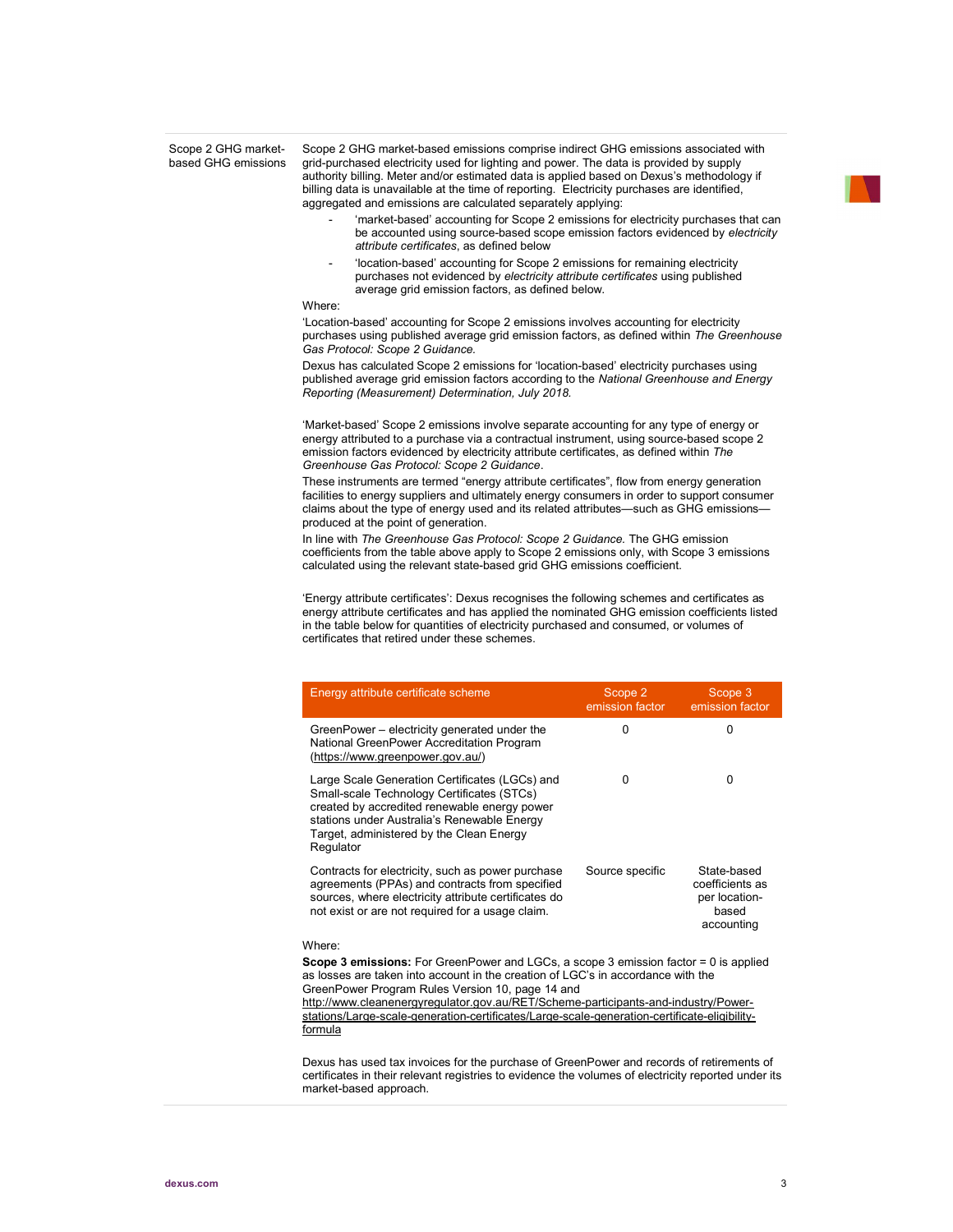| Scope 3 GHG<br>emissions     | Scope 3 emissions (other indirect emissions) comprise GHG associated with transmission<br>and distribution losses ("energy losses") associated with energy use, waste sent to landfill,<br>recycled waste, and water/wastewater use, and emissions from corporate operations<br>including office paper use, corporate travel and employee commuting.<br>Data for energy losses is that used to calculate scope 1 and 2 emissions.<br>Data for waste to landfill and recycled waste is provided by waste contractors directly or<br>collated by site managers from data provided by waste contractors. Estimated data is<br>applied based on Dexus's methodology if billing data is unavailable at the time of reporting.<br>Data for water consumption is provided by water utilities. Estimated data is applied based on<br>Dexus's methodology if billing data is unavailable at the time of reporting.<br>Data for corporate operations has been compiled in accordance with the Australian National<br>Carbon Offset Standard (NCOS), version 4, November 2017.<br>Scope 3 emissions for energy and waste to landfill have been calculated according to the<br>National Greenhouse Accounts (NGA) Factors, July 2018.<br>Scope 3 emissions for recycled waste have been calculated according to Department of<br>Sustainability, Environment, Water, Population and Communities: A study into commercial &<br>industrial (C&I) waste and recycling in Australia by industry division: 2013, Table 21:<br>Greenhouse gas impacts of landfilling and recycling materials. |
|------------------------------|-----------------------------------------------------------------------------------------------------------------------------------------------------------------------------------------------------------------------------------------------------------------------------------------------------------------------------------------------------------------------------------------------------------------------------------------------------------------------------------------------------------------------------------------------------------------------------------------------------------------------------------------------------------------------------------------------------------------------------------------------------------------------------------------------------------------------------------------------------------------------------------------------------------------------------------------------------------------------------------------------------------------------------------------------------------------------------------------------------------------------------------------------------------------------------------------------------------------------------------------------------------------------------------------------------------------------------------------------------------------------------------------------------------------------------------------------------------------------------------------------------------------------------------------------------------------------------|
|                              | Scope 3 emissions for water/wastewater have been calculated using factors derived from<br>the Australian Bureau of Meteorology Urban National Performance Report 2018<br>http://www.bom.gov.au/water/npr/<br>Emissions for corporate air travel have been calculated according to the 2018 Government<br>GHG Conversion Factors for Company Reporting and associated 2018 Carbon Factors                                                                                                                                                                                                                                                                                                                                                                                                                                                                                                                                                                                                                                                                                                                                                                                                                                                                                                                                                                                                                                                                                                                                                                                    |
|                              | published by the United Kingdom's Department of Environment, Food and Rural Affairs<br>(DEFRA).                                                                                                                                                                                                                                                                                                                                                                                                                                                                                                                                                                                                                                                                                                                                                                                                                                                                                                                                                                                                                                                                                                                                                                                                                                                                                                                                                                                                                                                                             |
| Energy consumed              | Energy consumed comprises natural gas, diesel and electricity purchased by Dexus for<br>facilities within the reporting boundary for Australia.<br>Energy consumed also comprises secondary electricity that is generated from conversion of<br>solar energy, and natural gas or diesel via combustion, for consumption within the facility.<br>Energy consumed is calculated as a total figure converting measured usage to gigajoules<br>using the methods and conversion factors specified within the National Greenhouse and<br>Energy Reporting (Measurement) Determination, July 2018.<br>Energy consumption has been based on quantities invoiced or metered by suppliers.<br>Estimates are used when billing data is unavailable and these are based on Dexus's<br>methodology, drawing from secondary sources such as meter data or based on seasonal<br>historical estimates.                                                                                                                                                                                                                                                                                                                                                                                                                                                                                                                                                                                                                                                                                     |
| Energy produced              | Energy produced comprises energy captured from natural sources and the manufacture of<br>energy from transformation from another fuel source within Dexus for facilities within the<br>reporting boundary for subsequent consumption onsite or export offsite.<br>Energy produced comprises:                                                                                                                                                                                                                                                                                                                                                                                                                                                                                                                                                                                                                                                                                                                                                                                                                                                                                                                                                                                                                                                                                                                                                                                                                                                                                |
|                              | <b>Electricity production from solar radiation (solar PV).</b> The data for electricity<br>production from solar radiation is derived from site based sub meters. Estimated<br>data is applied based on Dexus's methodology if meter data is unavailable at the<br>time of reporting.                                                                                                                                                                                                                                                                                                                                                                                                                                                                                                                                                                                                                                                                                                                                                                                                                                                                                                                                                                                                                                                                                                                                                                                                                                                                                       |
|                              | Electricity production from thermal generation (cogeneration and diesel<br>generators). Data for electricity production from thermal generation is derived<br>direct measurement or from incoming natural gas or diesel utility data that is<br>multiplied by efficiency factors of 32% for natural gas and 40% for diesel, which<br>represent the estimated electricity yield. Estimated data is applied based on<br>Dexus's methodology if meter data is unavailable at the time of reporting.                                                                                                                                                                                                                                                                                                                                                                                                                                                                                                                                                                                                                                                                                                                                                                                                                                                                                                                                                                                                                                                                            |
|                              | Energy produced is calculated as a total figure converting measured usage to gigajoules<br>using the methods and conversion factors specified within the National Greenhouse and<br>Energy Reporting (Measurement) Determination, July 2018.                                                                                                                                                                                                                                                                                                                                                                                                                                                                                                                                                                                                                                                                                                                                                                                                                                                                                                                                                                                                                                                                                                                                                                                                                                                                                                                                |
| Total net energy<br>consumed | Total net energy consumed is defined as the energy consumed minus the energy produced<br>within the reporting boundary.                                                                                                                                                                                                                                                                                                                                                                                                                                                                                                                                                                                                                                                                                                                                                                                                                                                                                                                                                                                                                                                                                                                                                                                                                                                                                                                                                                                                                                                     |
| Water consumption            | Water consumption is based on quantities invoiced or metered by suppliers.<br>Water consumption comprises:                                                                                                                                                                                                                                                                                                                                                                                                                                                                                                                                                                                                                                                                                                                                                                                                                                                                                                                                                                                                                                                                                                                                                                                                                                                                                                                                                                                                                                                                  |
|                              | Water purchased by Dexus from local water authorities and suppliers for assets<br>for which Dexus has operational control                                                                                                                                                                                                                                                                                                                                                                                                                                                                                                                                                                                                                                                                                                                                                                                                                                                                                                                                                                                                                                                                                                                                                                                                                                                                                                                                                                                                                                                   |
|                              | Water purchased by Dexus on behalf of industrial assets which are under the<br>operational control of tenants, but where the asset has water outlets that Dexus<br>can use for landscaping and external cleaning or external amenities                                                                                                                                                                                                                                                                                                                                                                                                                                                                                                                                                                                                                                                                                                                                                                                                                                                                                                                                                                                                                                                                                                                                                                                                                                                                                                                                      |

IN.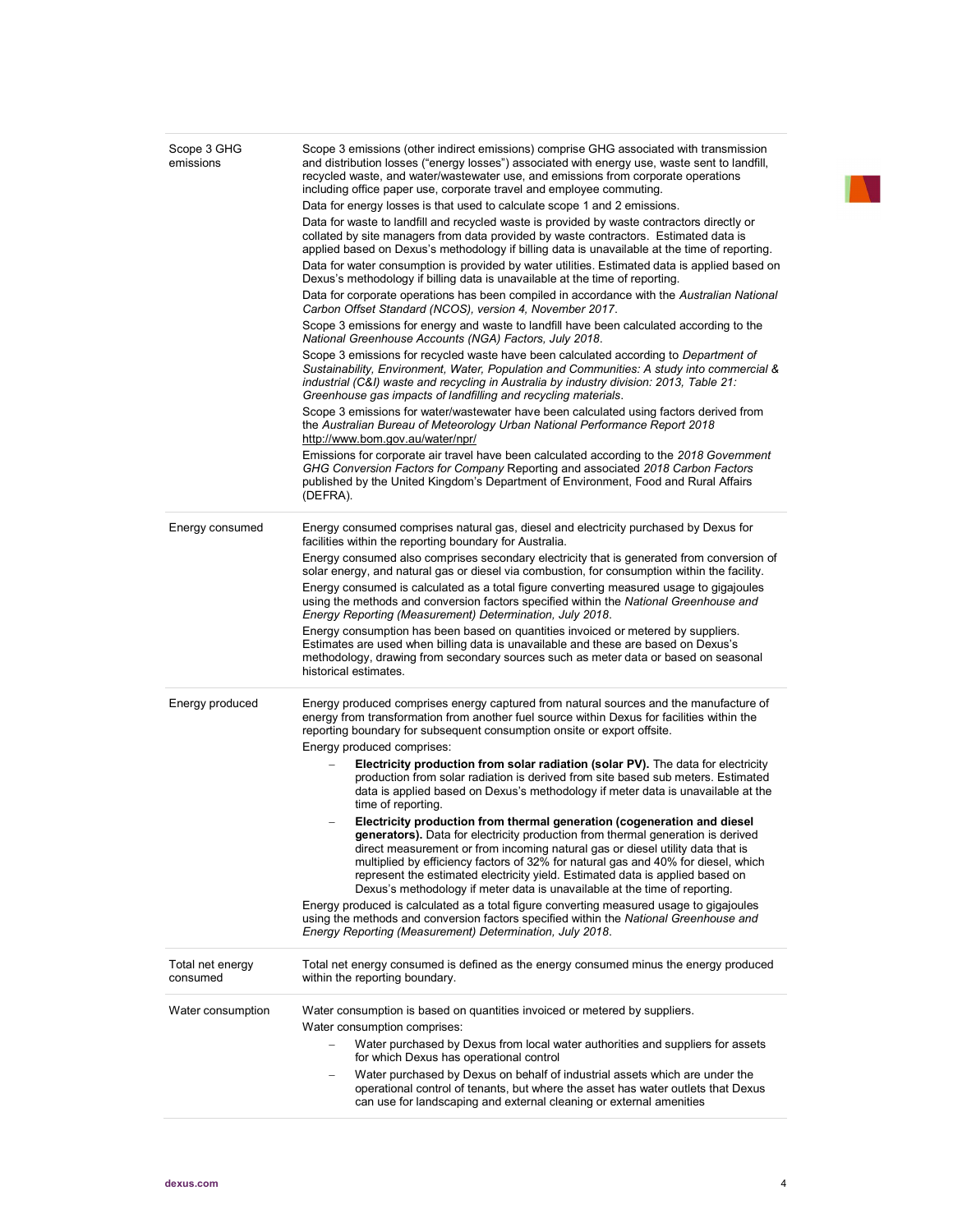|                                   | harvesting.                                                                                                                                     | Water consumption excludes water use from onsite water recycling and rainwater                                                                                                                                                                                                                                                                                                                                                                                   |  |  |
|-----------------------------------|-------------------------------------------------------------------------------------------------------------------------------------------------|------------------------------------------------------------------------------------------------------------------------------------------------------------------------------------------------------------------------------------------------------------------------------------------------------------------------------------------------------------------------------------------------------------------------------------------------------------------|--|--|
| <b>Total waste</b>                | Total waste comprises:                                                                                                                          | Total waste is based on volume or weight quantities invoiced by waste contractors.                                                                                                                                                                                                                                                                                                                                                                               |  |  |
|                                   |                                                                                                                                                 | Waste measured in weight that is sent to landfill by waste and cleaning contractors<br>on behalf of Dexus and our customers for office and retail assets for which Dexus<br>has operational control.                                                                                                                                                                                                                                                             |  |  |
|                                   | $\qquad \qquad -$                                                                                                                               | Recycling measured in weight that is diverted from landfill by waste and cleaning<br>contractors on behalf of Dexus and our customers for office and retail assets for<br>which Dexus has operational control.                                                                                                                                                                                                                                                   |  |  |
|                                   |                                                                                                                                                 | Where waste and recycling data is based off volumes rather than actual weights,<br>waste contractors use a predetermined density factor in order to report to Dexus in<br>weight. Waste contractors may apply different density factors based on their<br>historical analysis of different waste collection practices employed at Dexus<br>facilities. For example, there may be variations in bin size and average bin fullness<br>across different facilities. |  |  |
|                                   | Total waste excludes waste to landfill and recycling for industrial assets as Dexus does not<br>have operational control over waste collection. |                                                                                                                                                                                                                                                                                                                                                                                                                                                                  |  |  |
|                                   | and office facilities.                                                                                                                          | Furthermore, waste data may be not available for all office and retail facilities. The site area<br>of those facilities that have been reported represents 100% of the total lettable area of retail                                                                                                                                                                                                                                                             |  |  |
| Data confidence and<br>estimation |                                                                                                                                                 | Where primary data such as utility invoices have not been received, estimates are applied<br>using the following prioritised data methodology:                                                                                                                                                                                                                                                                                                                   |  |  |
|                                   | $\mathbf{1}$ .                                                                                                                                  | 30-minute interval electricity, natural gas and water metering data supplied<br>by MP/MDA Metering Dynamics                                                                                                                                                                                                                                                                                                                                                      |  |  |
|                                   | 2.                                                                                                                                              | Estimated data using an estimate that accounts for seasonal variances<br>derived by:                                                                                                                                                                                                                                                                                                                                                                             |  |  |
|                                   |                                                                                                                                                 | Derived from an actual figure for the same period in the prior year,<br>a.<br>adjusted for the length of the gap.                                                                                                                                                                                                                                                                                                                                                |  |  |
|                                   |                                                                                                                                                 | Derived from an actual figure for the prior month, adjusted for the<br>b.<br>length of the gap                                                                                                                                                                                                                                                                                                                                                                   |  |  |
|                                   |                                                                                                                                                 | Interpolation between two adjacent actual readings, adjusted for<br>c.<br>the length of the gap                                                                                                                                                                                                                                                                                                                                                                  |  |  |
|                                   | 3.                                                                                                                                              | Estimated data using the monthly average for the previous 12 month period.                                                                                                                                                                                                                                                                                                                                                                                       |  |  |

### Parameters used in the preparation of the subject matter - Employees

Dexus applied the following parameters in calculating the reported workforce diversity statistics, absenteeism and safety statistics described above:

| <b>Item</b>                                 | <b>Description</b>                                                                                                                                                                                                                                                                                                                                                                                                                                                                                                                                  |
|---------------------------------------------|-----------------------------------------------------------------------------------------------------------------------------------------------------------------------------------------------------------------------------------------------------------------------------------------------------------------------------------------------------------------------------------------------------------------------------------------------------------------------------------------------------------------------------------------------------|
| Reporting period                            | 1 July 2018 to 30 June 2019                                                                                                                                                                                                                                                                                                                                                                                                                                                                                                                         |
| Reporting boundary                          | Unless otherwise stated below, the reporting boundary comprises employees ('Dexus<br>workforce', 'Dexus employees') across facilities in Australia which fall under the<br>operational control of members of the group of which Dexus Holdings Limited is the<br>controlling corporation.<br>The 'Dexus workforce' or 'Dexus employees' includes staff employed full-time, part-time,<br>on fixed term contracts and on a casual basis and excludes independent<br>consultants/service providers and temporary staff sourced via external agencies. |
|                                             |                                                                                                                                                                                                                                                                                                                                                                                                                                                                                                                                                     |
| Number of workers                           | <b>Number of workers</b> - Is defined as the number of workers who were employed by<br>Dexus as recorded at 30 June 2019                                                                                                                                                                                                                                                                                                                                                                                                                            |
|                                             | Headcount data for the purpose of these statistics represents the active Dexus workforce<br>and is based on the metric 'Total Headcount (ongoing)' as defined by the Australian<br>Public Service Commission (https://www.apsc.gov.au/appendix-common-workforce-<br>metrics), as the number of <i>ongoing</i> employees directly employed by Dexus at the point in<br>time described above                                                                                                                                                          |
| Number of full time<br>equivalent employees | <b>Number of full time equivalent employees (FTEs)</b> - Is defined as the number of<br>workers who were employed by Dexus as recorded at 30 June 2019. Persons who were<br>absent from work on extended paid or unpaid leave as recorded at 30 June 2019 are<br>excluded from this calculation.                                                                                                                                                                                                                                                    |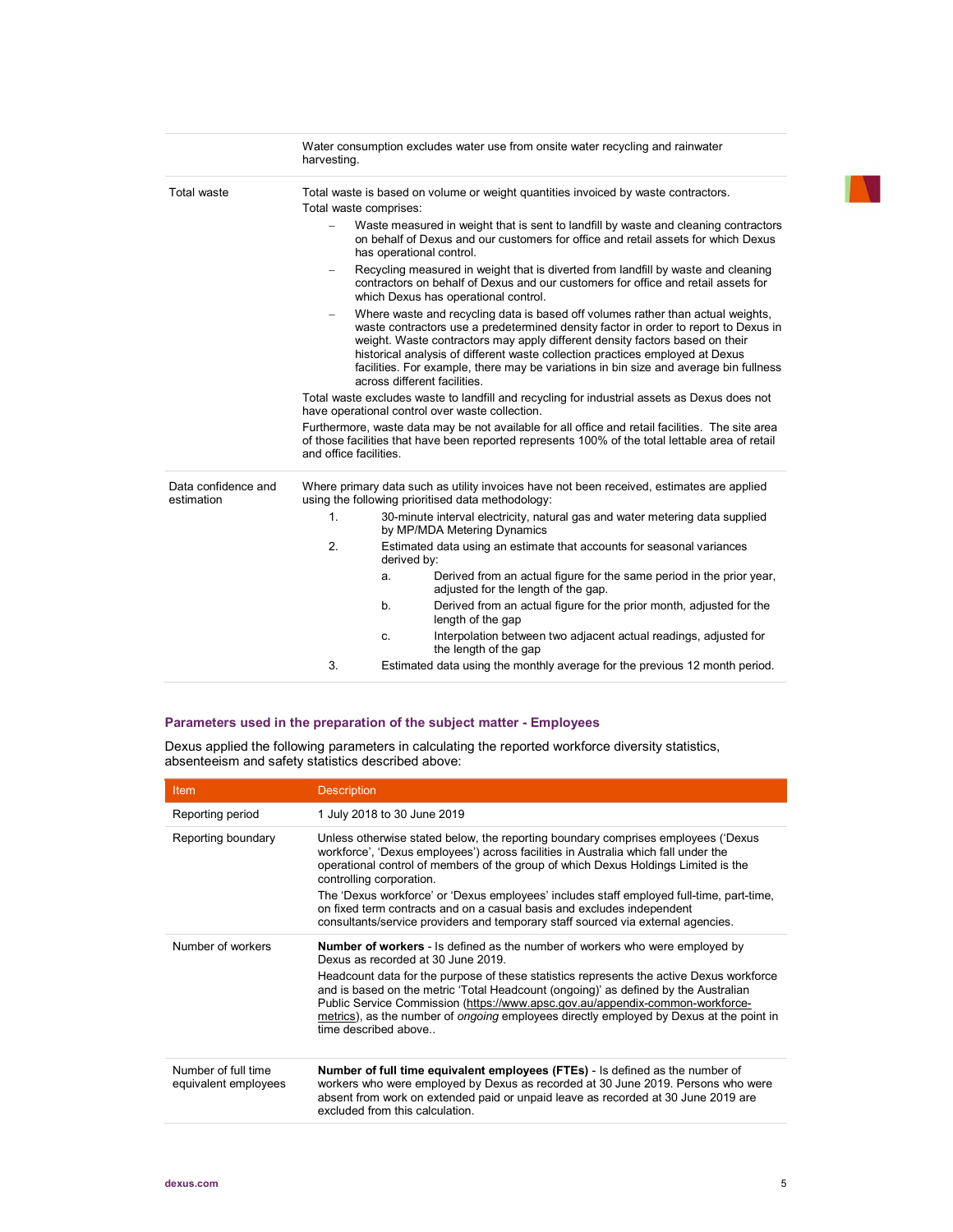|                                                 | $AR = \frac{number\ of\ Sick\ and\ Carers\ leave\ days}{number\ of\ full\ time\ equivalent\ employees}$<br>Where:                                                                                                                                                                                                                                                                                                                                                                                                                                                                                               |
|-------------------------------------------------|-----------------------------------------------------------------------------------------------------------------------------------------------------------------------------------------------------------------------------------------------------------------------------------------------------------------------------------------------------------------------------------------------------------------------------------------------------------------------------------------------------------------------------------------------------------------------------------------------------------------|
| Absentee Rate                                   | <b>Absentee Rate (AR)</b> – the number of sick leave and carers leave days per full time<br>equivalent workers employed is calculated as follows:                                                                                                                                                                                                                                                                                                                                                                                                                                                               |
|                                                 | Where:<br><b>Number of non-executive directors</b> – The total number of non-executive directors of<br>Dexus Holdings Limited as recorded at 30 June 2019<br><b>Number of female non-executive directors</b> $-$ A subset of the number of non-executive<br>directors defined above who identify themselves as female                                                                                                                                                                                                                                                                                           |
|                                                 | number of female non executive directors<br>total number of non executive directors                                                                                                                                                                                                                                                                                                                                                                                                                                                                                                                             |
| Percentage of female<br>non-executive directors | The percentage of female non-executive directors is calculated as follows:<br>Female non executive direcors (%)                                                                                                                                                                                                                                                                                                                                                                                                                                                                                                 |
|                                                 | Where:<br><b>Number of senior managers</b> - A subset of the total number of workers with a 'Senior<br>Management team' corporate title as defined above<br>Number of female workers - A subset of the number of senior managers defined<br>above who identify themselves as female                                                                                                                                                                                                                                                                                                                             |
|                                                 | Females in senior management $(\%) = \frac{number\ of\ female\ senior\ managers}{total\ number\ of\ senior\ managers}$                                                                                                                                                                                                                                                                                                                                                                                                                                                                                          |
|                                                 | The percentage of females in senior management is calculated as follows:                                                                                                                                                                                                                                                                                                                                                                                                                                                                                                                                        |
|                                                 | Where:<br><b>Executive management and senior management positions include Dexus employees</b><br>whose role is mapped to one of the following four occupational categories: 'CEO/head of<br>business', 'KMP (key management personnel)', 'other executives/general managers',<br>and 'senior managers', as outlined within worker classification guidance Standardised<br>occupational categories of managers: February 2018 published by the Australian<br>Government's Workplace Gender Equality Agency (WGEA). Refer to:<br>https://www.wgea.gov.au/sites/default/files/standardised-categories-managers.pdf |
| Percentage of females<br>in senior management   | 'Senior Management team' includes <i>executive management and senior management</i><br>positions within the Dexus workforce.                                                                                                                                                                                                                                                                                                                                                                                                                                                                                    |
|                                                 | Where:<br>Number of full time equivalent workers - as defined above<br>Number of female full time equivalent workers $-A$ subset of the number of full time<br>equivalent workers defined above who identify themselves as female                                                                                                                                                                                                                                                                                                                                                                               |
| employees                                       | Female employees $(\%) = \frac{number\ of\ female\ full\ time\ equivalent\ workers}{total\ number\ of\ full\ time\ equivalent\ workers}$                                                                                                                                                                                                                                                                                                                                                                                                                                                                        |
| Percentage of female                            | The percentage of female full time equivalent workers employed is calculated as follows:                                                                                                                                                                                                                                                                                                                                                                                                                                                                                                                        |
| Number of hours worked                          | Number of hours worked in the period - Refers to the total scheduled number of hours<br>of all Dexus employees as recorded at 30 June 2019. Dexus offers employees flexible<br>work arrangements and staff are employed under individual contracts that stipulate 1824<br>hours per annum (equal to 240 days x 7.6 hours) for each full-time employee. As Dexus<br>does not track employee working hours and staff do not engage in overtime or shift work,<br>Dexus has defined the 'number of hours worked' as 1824 hours per annum per full-time<br>employee.                                                |
|                                                 | FTE data for the purpose of these statistics represents the active Dexus workforce, and<br>is based on the metric 'Total FTE' as defined by the Australian Public Service<br>Commission (https://www.apsc.gov.au/appendix-common-workforce-metrics), as the<br>number of full-time equivalent employees directly employed by the organisation at a<br>point in time where part-time employees are converted to full-time equivalent based on<br>the hours they work as a proportion of the hours for a full-time employee.                                                                                      |

IN.